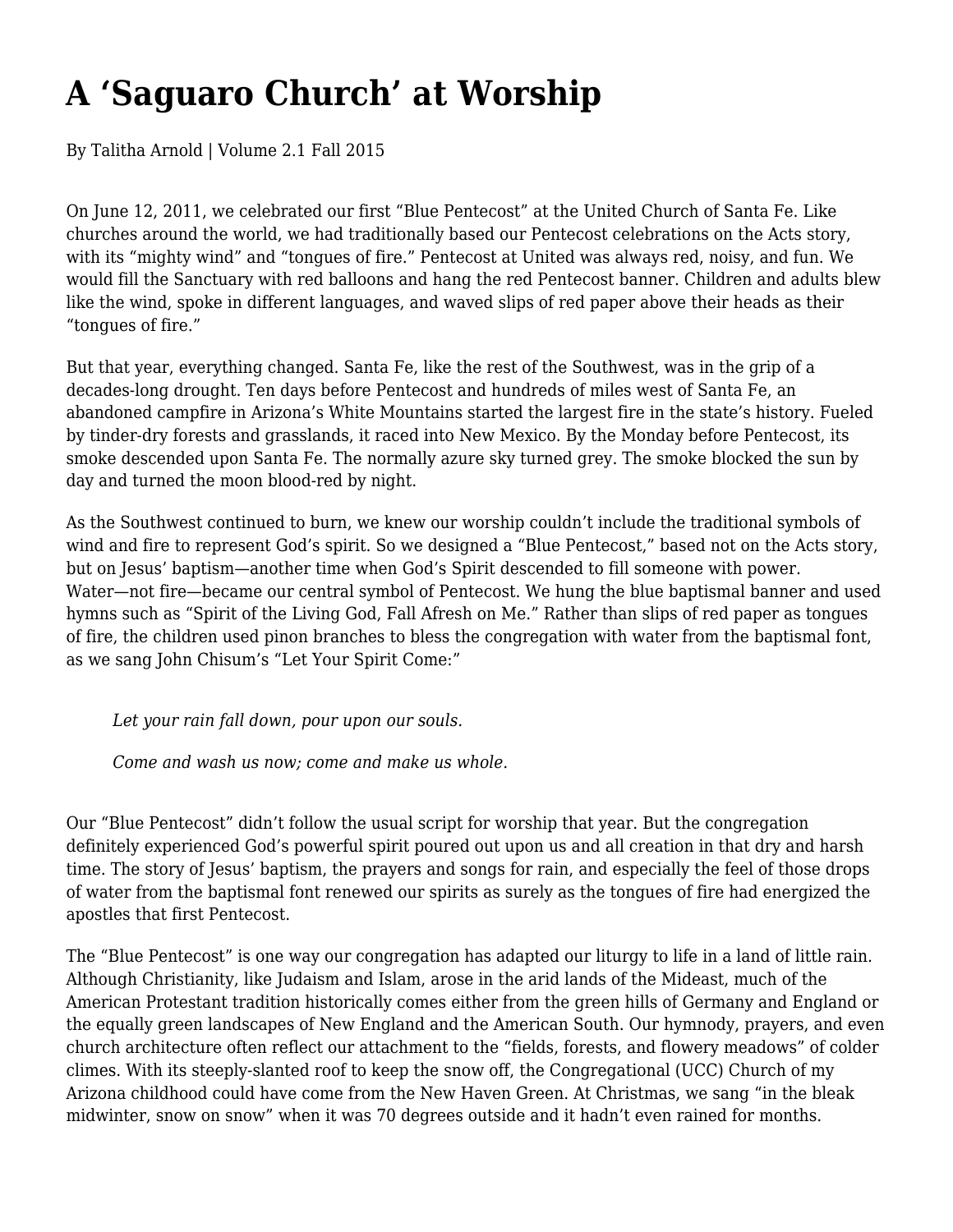The issue is not simply aesthetics or the cognitive dissonance of singing about lush landscapes when we're surrounded by desert. When our worship affirms God's beauty only in green forests and verdant meadows (the landscape many current desert-dwellers left behind), then despite its abundant and tenacious life, the desert is seen as "God-forsaken" or as Belden Lane's "fierce landscapes" of trial and temptation. It is not "home." The results have included not only transplanted New England-style churches, but also and especially the development of unsustainable desert cities like Phoenix with its green lawns and verdant golf courses. If worship in the desert fails to connect our congregations with the sacred creation outside the sanctuary doors, we will fail to love and save this unique corner of creation.

When, after a ten-year sojourn in the green hills of Connecticut, I became pastor of the newly-formed United Church of Santa Fe, I saw part of my call as making the connection between worship and the desert. Just as the magnificent saguaro cactus is adapted to life in the desert we hoped to grow a "saguaro church" with deep roots its natural environment. It was a commitment shared by the congregation's founders. The church's original covenant affirms that we will "live in harmony with all creation" and "give ourselves to the challenges and opportunities" of life in this high desert setting. Even the architecture bears witness to that commitment. One wall of the sanctuary is adobe. The Pueblo-style roof is flat. The original entrance to the church has an "acequia," a turquoise-tiled fountain that stretches the length of the sanctuary and serves as a reminder of both the waters of baptism and the irrigation ditches ("acequias") that give life to the communities of New Mexico.

Worship at United reflects our "desert faith" in various ways. For Children's Sundays, the Parable of the Mustard Seed became the Parable of the Pinon Tree (of northern New Mexico) and the Saguaro (the giant cactus of the Sonoran Desert). Like the mustard seed, both plants grow from the smallest of seeds into great trees that provide shelter and life for other creatures. They also illustrate how to live in dry times: grow deep roots; adapt to change; acknowledge our dependence on one another; and seek God's living waters.

In Lent, we use biblical images of water to speak of our thirst for God. Here is an example of a prayer that makes this connection:

*In the deserts of our lives, in the wilderness within,*

## *God gives us the waters of new life.*

*To give us hope when our lives run dry, to give us strength when our world seems barren,*

## *God gives us the waters of new life.*

*To make justice roll down like waters and righteousness like a living stream,*

*To give us—and our world—a second chance and a new beginning,*

## *God gives us the waters of new life.*

In the Sacrament of Baptism, we include a question for the congregation that links the holy water in the font to God's sacred gift of all water: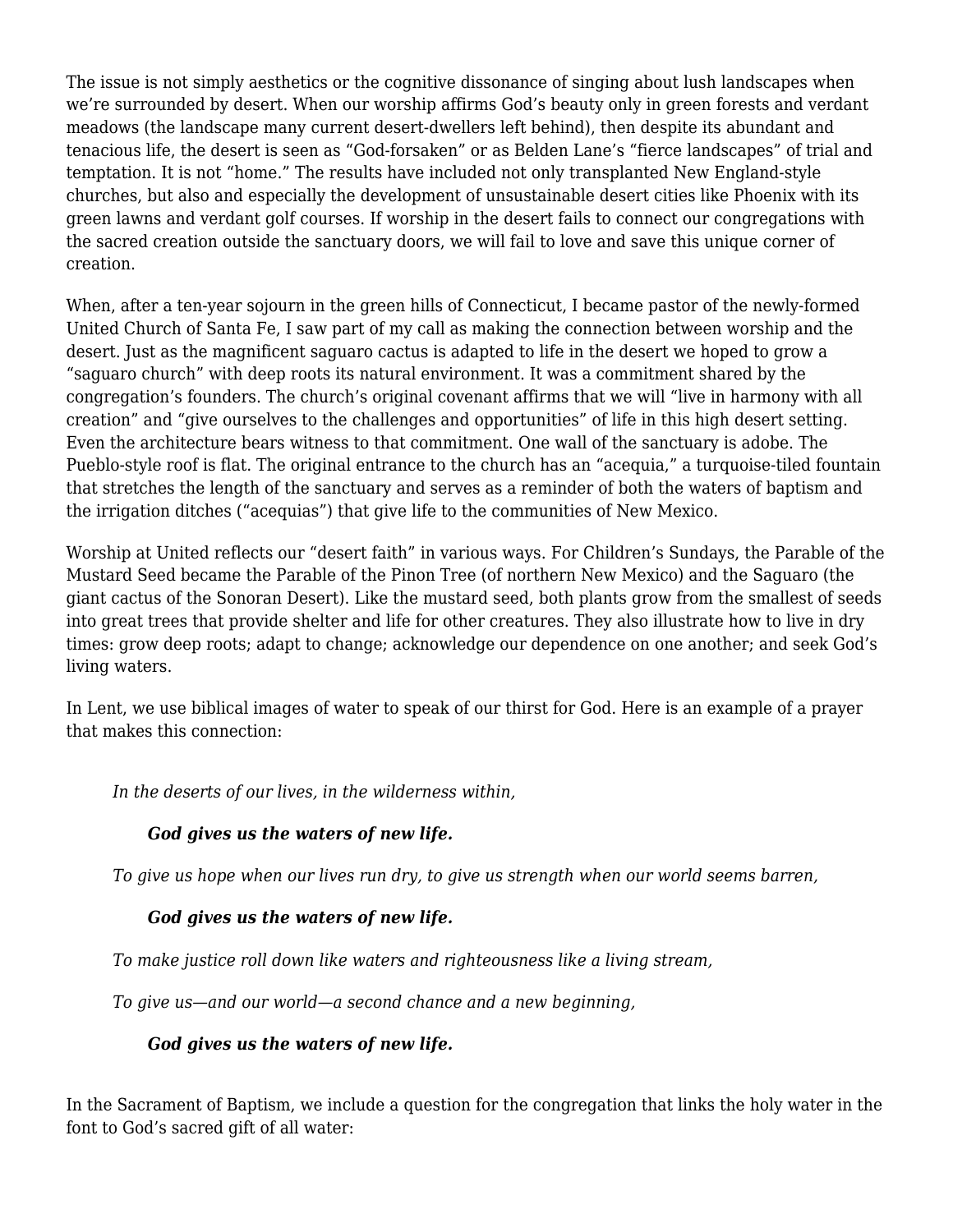*As we bless this water of Baptism, will you give thanks for God's gift of water in all ways and recommit yourself to the wise use of this sacred resource for the sake of generations yet to come?*

We also seek to learn from other desert peoples who have lived and prayed in this land far longer than any of us Protestants. For example, in both Native and Biblical traditions, prayers for rain are connected to prayers for a right relationship with the Creator and the rest of creation. The rains come when harmony and justice are restored. These traditions help us understand our own faith better. In times of drought or fire, we pray:

*For rain in a thirsty land and hope in a hard time,*

*For all creation that suffers because of drought or human greed,*

*For the remembrance of the Source upstream and our neighbors downstream,*

*Lord, hear our prayer.*

The continual incorporation of desert images, prayers, stories, and understandings in the worship life of the church shapes the rest of our life and ministry. Six years ago, the congregation adopted a "Whole Earth Covenant" that has led to practical projects such as solar panels and water conservation systems.

United's "desert worship" not only connects us to the natural world outside the church. It also helps us draw on the deep well of God's presence in the driest of emotional or spiritual times. Experiences of such dryness can be found in all congregations, regardless of where they are located. Every Sunday, people come through our doors from the deserts of their lives—divorce, job loss, a bad diagnosis, or other harsh and lonely places. Like the deer that longs for cool streams, they are thirsty for the living waters of hope, faith, and love.

From the story of Hagar in the wilderness to Moses striking the rock to Jesus asking a Samaritan woman for a drink, our Biblical faith abounds with the promise that God will provide that living water in the deserts of our lives. When our liturgy incorporates the lessons and practices of a desert faith, worship makes good on that promise.



*Talitha Arnold (YDS, '80) was called in 1987 as Minister of United Church of Santa Fe, a new UCC congregation in the desert Southwest. Known for its worship, music, commitment to the wider community, and children's and youth ministries, the church participated in the 2011 ISM*

*"Congregations" project. Talitha also served congregations in Connecticut and Arizona and as Associate Chaplain for Yale. Author of* Worship for Vital Congregations *(Pilgrim Press) and articles for* Feasting on the Word*,* The Christian Century*, and NPR's* All Things Considered*, her current work is* A Desert Faith for a Desert Time *(funded by the Louisville Institute).*